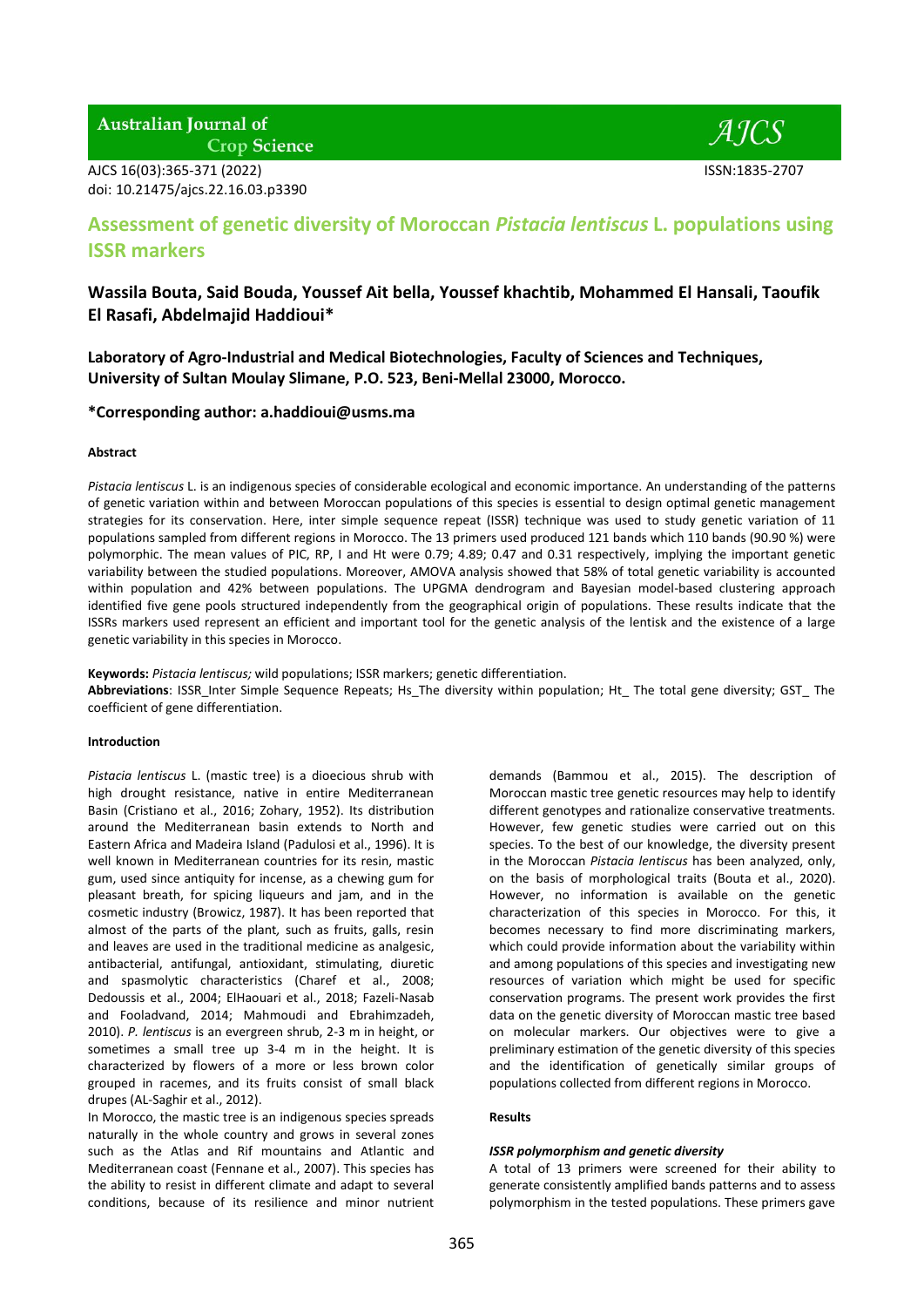a total of 121 amplification products with 110 polymorphic (Table 1). In fact, these mentioned primers generated multiple banding 5-14 amplified DNA bands with an average of 9.3 bands per primer. Hence, we may assume that a high degree of genetic diversity at the DNA level characterizes the Moroccan mastic tree.

The PIC, measured as the presence of polymorphic fragments for all primers, was high, and varied within a relatively narrow range of 0.23 (for primer UBC 828) to 0.91 (for primer UBC 868), with an average of 0.79. About the resolving power Rp, the lowest value (2.18) was recorded using UBC 807 primer and the highest (9.53) by UBC 868. The ISSR primers (UBC 861 and UBC 867) seem to be the most informative primers for distinguishing the studied populations, since they presented relatively high Rp rates. Regarding the effective multiplex ratio (EMR) and the marker index (MI), UBC 861 primer produced the highest means values of EMR (13) and MI (11.7) and lowest means values are shown by UBC 828 (EMR = 2) and (MI =  $0.46$ ).

In addition, the highest value of the total genetic diversity Ht (0.38) and the genetic diversity within population Hs (0.25) was observed in UBC 868 (Table 2). However, the lowest values for the mentioned parameters were obtained in UBC 840 (0.16) and UBC 836 (0.10), respectively. The Shannon information index (I) showed a minimum value (0.26) for UBC840 and a maximum value (0.55) for UBC841 and UBC861 with a mean of 0.47. Nei's coefficient of genetic differentiation (Gst) showed the highest value (0.55) for primer UBC841 and the lowest (0.22) was observed for primers UBC840, with an average of 0.43.

The result of AMOVA analysis revealed that the differentiation among populations accounted for 42% of the total genetic variability ( $F_{ST}$  = 0.42), while that within populations accounted for 58% (Table 3). The high level of genetic differentiation between the 11 populations is justified by the low gene flow ( $N_m = 0.95$ ). According to the geographic distribution, the percentage of variation among geographic group was positive (3.76 %), with the high variation was observed among populations (56.46 %) while among populations variation within groups accounted 39.78%. In contrast, the percentage of bioclimatic distribution among groups was negative and accounted – 0.94 %, and the high variation was obtained among populations (57.6%).

### *Cluster analyses*

The dendrogram of genetic relationship among populations are presented in Fig 1. Five mains groups are identified and labeled as I, II, III, IV and V. Group I consisted of all trees of population Lekbab (L1-L2-L3-L4-L5) and most trees of populations Modj (M1-M2-M3-M5), Immioudar (IM1-IM3- IM4-IM5), Isseksi (I1-I2-I3-I4), Tighssaline II (TGII1-TGII3- TGII4-TGII5), M'rirt (MR2-MR3-MR4-MR5), Tighssaline I (TGI1-TGI3-TGI4), Tifrdine (T1-T3-T4) and one tree of population Ayt Yahya Oussad (A1). Group II included only one tree from Tifridine population (T5). Group III composed of all trees of populations Bin El Ouidane (BO1-BO2-BO3- BO4-BO5) and Azilal (AZ1-AZ2-AZ3-AZ4-AZ5), four trees from population Ayt yahya oussad (A2-A3-A4-A5) and one tree of each population Modj (M4), Isseksi (I5), Tifridine (T2), Tighssaline II (TGI2) and Tighssaline I (TGI5). Similarly to group II, group IV included only one tree from M'rirt population (MR1). The last group V comprised two trees one from population ImiOuddare (IM2) and one from population Tighssaline II (TGII2). The 55 trees of analyzed were revealed

to belong to 55 different ISSR haplotypes, reflecting high intra-population diversity.

The genetic structure of Moroccan mastic tree was examined according to the model with two to nine clusters  $(K = 2$  and 9, respectively). The ad-hoc quantity based on the second order rate of change of the likelihood function (ΔK) (Evanno et al. 2005) revealed a first level of clustering at K = 3 and showed an accurate representation of K = 5 (ΔK =9.33) (Fig. 2). According to this model, mastic trees were assigned to five genetically different clusters. The first one (red) is composed of all individuals from population of Lekbab (L1- L2-L3-L4-L5) and most trees of populations Modj (M1-M2- M3-M5) Immioudar (IM1-IM3-IM4-IM5), Isseksi (I1-I2-I3- I4),Tighssaline II (TGII1-TGII3-TGII4-TGII5), M'rirt (MR2-MR3- MR4-MR5), Tighssaline I (TGI1- TGI3-TGI4), Tifrdine (T1-T3- T4) and one tree of population Ayt Yahya Oussad (A1).The second cluster (the purple one) included only one tree from Tifridine population (T5). The third Cluster (green) contained all trees of populations Bin El Ouidane (BO1-BO2-BO3-BO4- BO5), Azilal (AZ1-AZ2-AZ3-AZ4-AZ5), four trees from population Ayt yahya oussad (A2-A3-A4-A5) and one tree of each population Modj

(M4), Isseksi (I5), Tifridine (T2), Tighssaline II (TGI2) and Tighssaline I (TGI5). Similarly, to cluster 2, cluster 4 (yellow) included only one tree from M'rirt population (MR1). The last cluster 5 (blue) comprised two trees one from population ImiOuddare (IM2) and one from population Tighssaline II (TGII2). The 55 trees of analyzed were revealed to belong to 55 different ISSR haplotypes, reflecting high intra-population diversity.

### **Discussion**

Assessment of genetic variation of *P. lentiscus* is crucial for conservation strategies and efficient use of these resources in breeding programs. This study described the use of ISSR markers to characterize and survey molecular polymorphism of Moroccan mastic tree populations for the first time. ISSRs markers were successfully used to evaluate the genetic diversity in many tree species (Reddy et al., 2002), including mastic tree (Kostas et al., 2021; Turhan and Özcan, 2018) (Turhan-Serttas and Ozcan, 2018; Kartas et al., 2021).

In this preliminary study a high level of genetic diversity was found in *P. lentiscus* populations as measured by ISSRs markers. The average PBP (90.9 %) indicates a high rate of polymorphism and the effectiveness of ISSR markers at detecting genetic diversity in this species. Our results are consistent with those previously reported using ISSR markers for mastic tree in Turkey and Greece (Kostas et al., 2021; Turhan and Özcan, 2018). The average PIC value obtained in this study was 0.79, considered highly informative in detecting the genetic variation among tested populations. According to Guo and Elston (1999) , the values above 0.5 are highly informative. Also, higher values of Rp, EMR and MI were obtained (9.53, 13 and 11.7, respectively). Additionally, the high multi-locus value of Ht (= 0.31) suggests the presence of a high level of polymorphism of Moroccan *P. lentiscus* populations. This high genetic diversity is in agreement with the general tendency of perennial woody species (Ht = 0.28 obtained from 195 entries) and angiosperms species (Ht = 0.28 obtained from 73 entries) (Hamrick et al., 1992).

On the other hand, the result obtained using molecular variance (AMOVA) showed that 58% of the variation was distributed within populations while 42% (Fst = 0.42) of the diversity remained between populations. This high genetic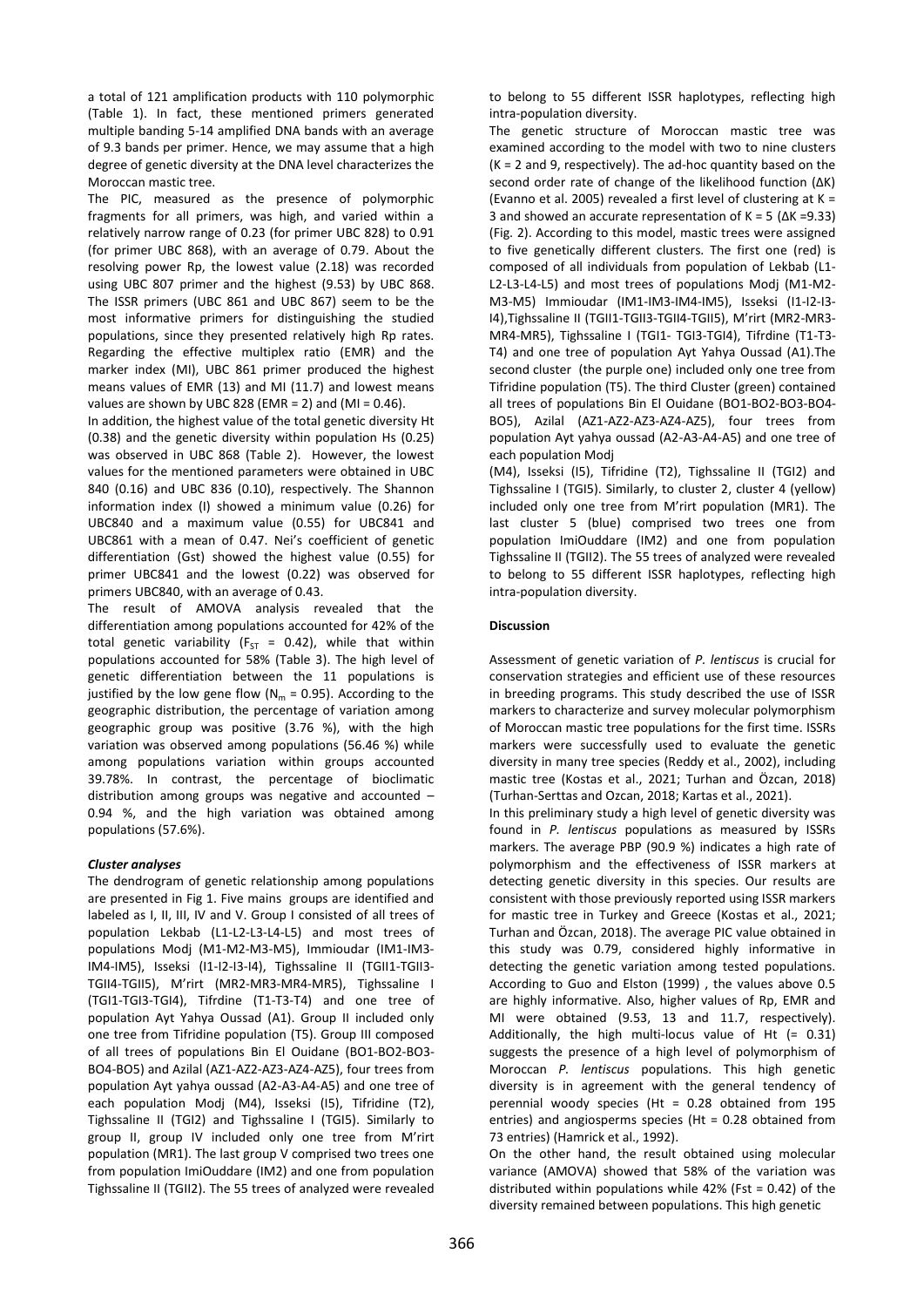| Table 1. Characteristics of the tested ISSR primers and statistical parameters: polymorphism information content, resolving powers, |
|-------------------------------------------------------------------------------------------------------------------------------------|
| effective multiplex ratio and marker index.                                                                                         |

|         | Primer         | Primer       | Ta $(^{\circ}C)$ | Range (bp) | <b>NB</b>      | PB             | <b>PBP</b> (%)           | PIC. | <b>Rp</b> | <b>EMR</b> | MI    |
|---------|----------------|--------------|------------------|------------|----------------|----------------|--------------------------|------|-----------|------------|-------|
|         | name           | Sequence     |                  |            |                |                |                          |      |           |            |       |
|         | <b>UBC 807</b> | $(AG)$ 8T    | 45,1             | 1500-400   | 5              | 5              | 100.00                   | 0.74 | 2.18      | 5.00       | 3.70  |
|         | <b>UBC 810</b> | $(GA)$ 8T    | 44,1             | 1800       | $\overline{7}$ | 7              | 100.00                   | 0.83 | 4.18      | 7.00       | 5.81  |
|         | <b>UBC 811</b> | GA(AG) 7C    | 46,1             | 1500-450   | 8              | $\overline{7}$ | 87.50                    | 0.84 | 2.87      | 6.13       | 5.15  |
|         | <b>UBC 827</b> | (AC) 8G      | 47,9             | 2036-396   | 9              | 9              | 100.00                   | 0.83 | 3.40      | 9.00       | 7.47  |
|         | <b>UBC 828</b> | $(TG)$ 8A    | 52,8             | 1800-506,5 | 8              | $\overline{4}$ | 50.00                    | 0.23 | 4.36      | 2.00       | 0.46  |
|         | <b>UBC 834</b> | $(AG)$ $8YT$ | 47,6             | 1800-298   | 10             | 10             | 100.00                   | 0.81 | 3.63      | 10.00      | 8.10  |
|         | <b>UBC 836</b> | $(AG)$ 8YA   | 48,3             | 1400-300   | 9              | 9              | 100.00                   | 0.83 | 4.54      | 9.00       | 7.47  |
|         | <b>UBC 840</b> | (GA)YT       | 46,5             | 1400-300   | 8              | 8              | 100.00                   | 0.80 | 2.80      | 8.00       | 6.40  |
|         | <b>UBC 841</b> | $(GA)$ 8YC   | 47,1             | 1800-310   | 9              | 9              | 100.00                   | 0.86 | 5.85      | 9.00       | 7.74  |
|         | <b>UBC 855</b> | (AC) 8YT     | 45,5             | 1636       | 12             | 8              | 66.67                    | 0.88 | 6.65      | 5.33       | 4.69  |
|         | <b>UBC 861</b> | (ACC) 6      | 52               | 1700-310   | 13             | 13             | 100.00                   | 0.90 | 8.11      | 13.00      | 11.70 |
|         | <b>UBC 868</b> | (GGA) 6      | 50               | 1600-350   | 14             | 12             | 85.71                    | 0.91 | 9.53      | 10.29      | 9.36  |
|         | <b>UBC 889</b> | BDB(AC) 7    | 34,3             | 1500-450   | 9              | 9              | 100.00                   | 0.86 | 5.52      | 9.00       | 7.74  |
| Average |                |              |                  |            | 9.3            | 8.46           | 90.90                    | 0.79 | 4.89      | 7.90       | 6.60  |
| Total   |                |              |                  |            | 121            | 110            | $\overline{\phantom{a}}$ |      |           |            | -     |
|         |                |              |                  |            |                |                |                          |      |           |            |       |



**Fig 1.** UPGMA Cluster analysis of 55 Moroccan *P. lentiscus* trees based on ISSR markers.

diversity within Moroccan lentisk trees populations could be explained by the out-crossing system. Cross-pollination reproduction due to the dioecy of species significantly influences the high variation within populations and explains the level of polymorphism detected. Our results are consistent with those previously reported in Israeli mastic tree populations (Werner et al., 2002).

On the other hand, our results indicate the presence of genetic differentiation among the populations

Of *P. lentiscus* (Fst = 0.42 > 0.25). This value is clearly higher than the value generally observed in

outbreeding species, indicating the high degree of separation between populations. Similar result is

obtained in Israeli mastic tree populations (Werner et al., 2002). Several factors such as discontinuous distribution of populations, limited pollinator movements and low rate of seed migration could be an efficient obstacle to the gene flow and the origin of the high value of differentiation among Moroccan *P. lentiscus* populations. The UPGMA dendrogram classified the studied populations in five groups independently from their geographic and bioclimatic origins. Structure analysis reinforced the results obtained by the UPGMA dendrogram, showing the identification of five clusters and presented similar grouping of the genotypes with some minor disagreements. Also, the obtained clusters were not in accordance with the dendrogram.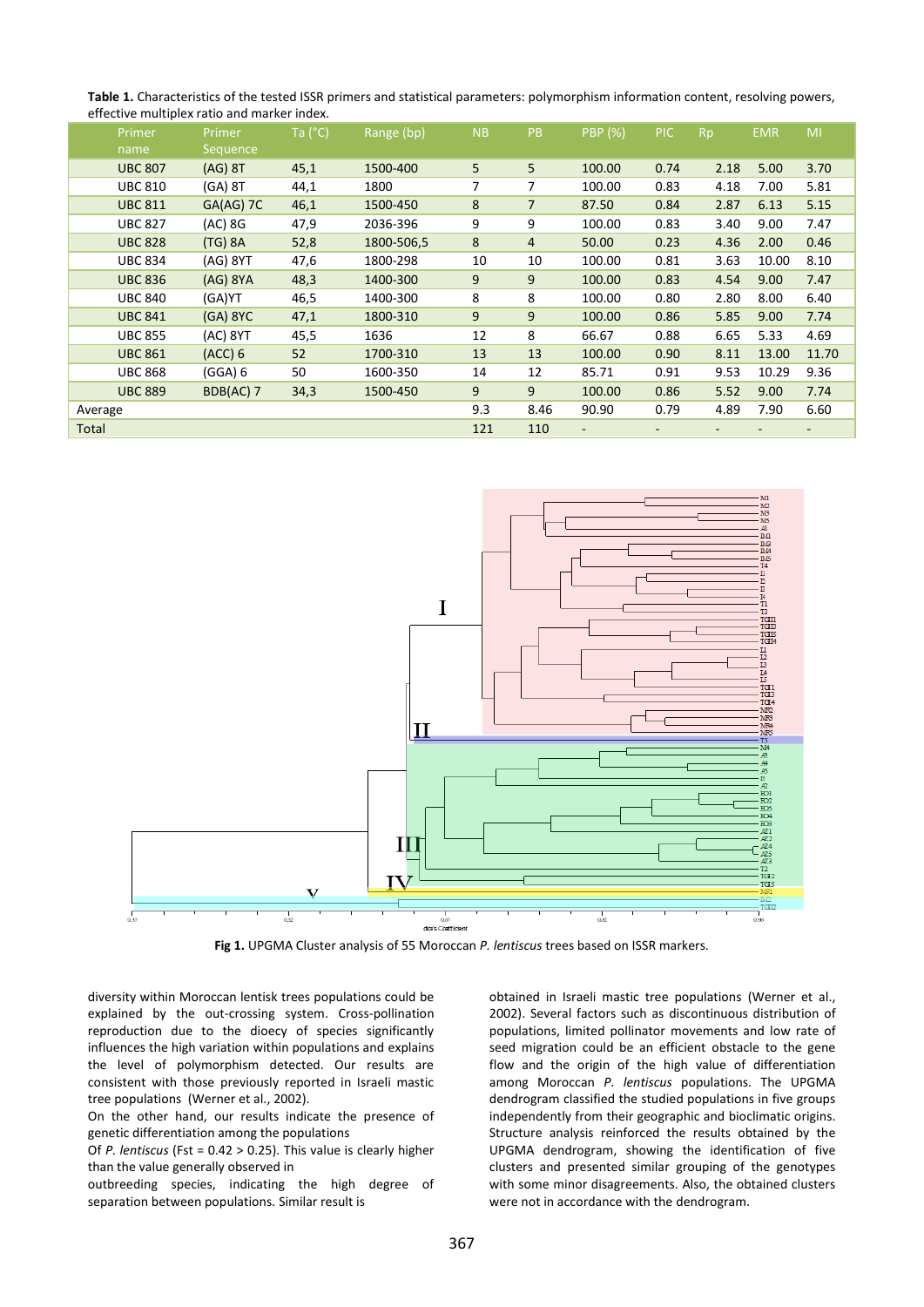| Locus          | Gst  | H <sub>t</sub> | <b>Hs</b> |      |
|----------------|------|----------------|-----------|------|
| <b>UBC 807</b> | 0.44 | 0.33           | 0.19      | 0.50 |
| <b>UBC 810</b> | 0.53 | 0.37           | 0.17      | 0.54 |
| <b>UBC 811</b> | 0.50 | 0.28           | 0.13      | 0.43 |
| <b>UBC 827</b> | 0.35 | 0.28           | 0.17      | 0.46 |
| <b>UBC 828</b> | 0.42 | 0.30           | 0.18      | 0.47 |
| <b>UBC 834</b> | 0.30 | 0.22           | 0.19      | 0.34 |
| <b>UBC 836</b> | 0.50 | 0.28           | 0.10      | 0.42 |
| <b>UBC 840</b> | 0.22 | 0.16           | 0.13      | 0.26 |
| <b>UBC 841</b> | 0.55 | 0.37           | 0.22      | 0.55 |
| <b>UBC 855</b> | 0.38 | 0.34           | 0.16      | 0.50 |
| <b>UBC 861</b> | 0.47 | 0.34           | 0.15      | 0.55 |
| <b>UBC 868</b> | 0.43 | 0.38           | 0.25      | 0.54 |
| <b>UBC 889</b> | 0.52 | 0.36           | 0.20      | 0.53 |
| Average        | 0.43 | 0.31           | 0.17      | 0.47 |

**Table 2**. Genetic diversity analysis of 11 populations of Moroccan *P. lentiscus* based on ISRR markers.



Fig 2. Genetic clustering obtained from the STRUCTURE analysis (N=55). Each individual is presented by a single vertical column, divided into K colored segments that represented the individual's estimated proportion of membership of that genetic cluster.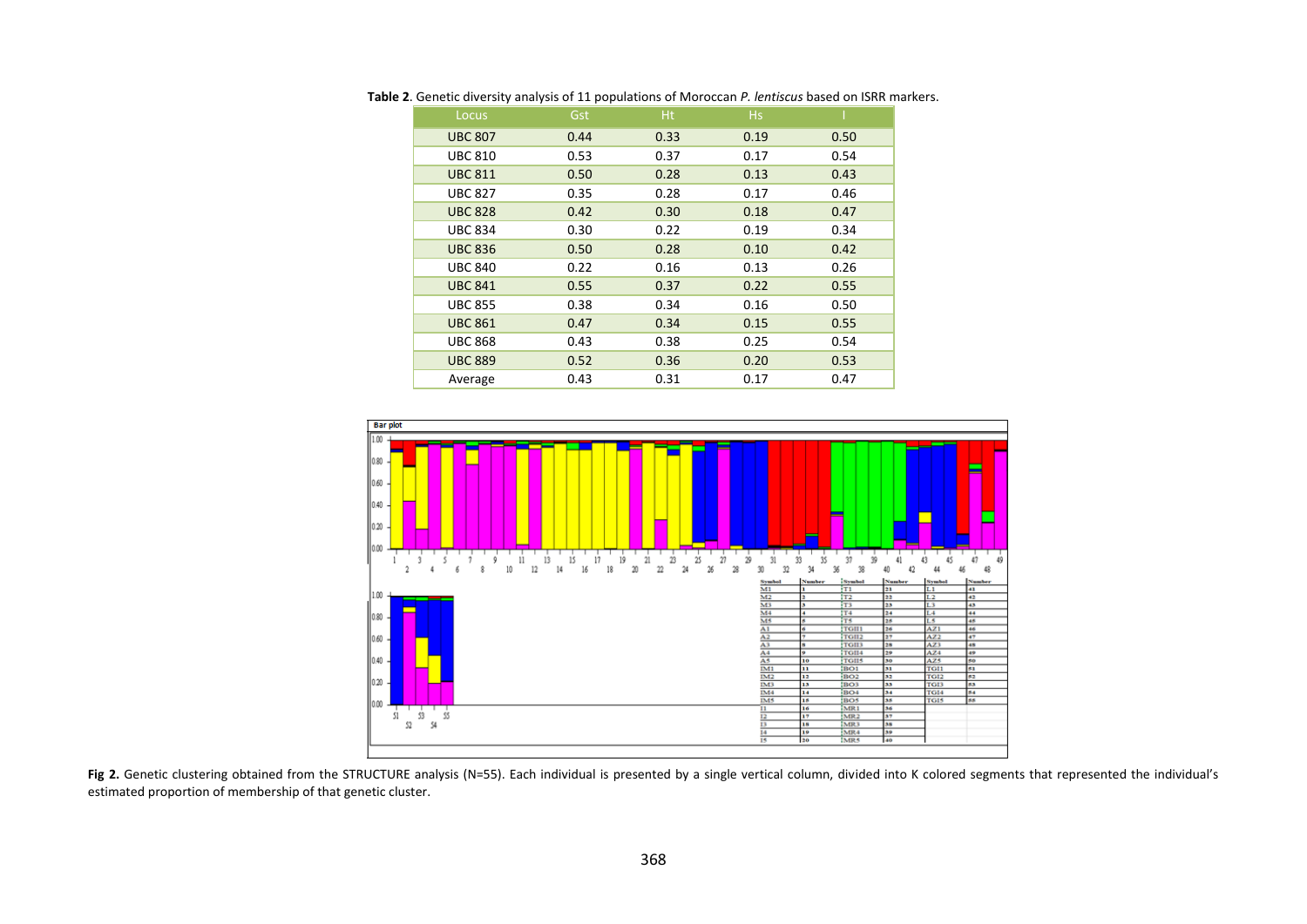### **Table 3.** AMOVA analysis of the ISSR variation of *P. lentiscus* populations.

| Source of variation             | d.f.<br>Sum of squares |         | Variance<br>components | Percentage<br>of variation | F-Statistique      |
|---------------------------------|------------------------|---------|------------------------|----------------------------|--------------------|
|                                 |                        | Total   |                        |                            |                    |
| Among populations               | 10                     | 156.455 | 2.46818 va             | 42.76                      |                    |
| <b>Within populations</b>       | 44                     | 145.4   | 3.30455 vb             | 57.24                      | $F_{ST} = 0.42$    |
| Hierarchical                    |                        |         |                        |                            |                    |
| Among geographic group          | $\overline{2}$         | 36.895  | $0.22014$ va           | 3.76                       | $F_{CT} = 0.03761$ |
| Among populations within groups | 8                      | 119.56  | 2.32809 vb             | 39.78                      | $F_{sc} = 0.41332$ |
| Among populations               | 44                     | 145.4   | 3.30455 vc             | 56.46                      | $F_{ST} = 0.43539$ |
|                                 |                        |         |                        |                            |                    |
| Among bioclimatic group         | 2                      | 30.543  | $-0.05409$ va          | $-0.94$                    | $F_{CT} = -0.0943$ |
| Among populations within group  | 8                      | 125.911 | 2.48687 vb             | 43.35                      | $F_{SC} = 0.42941$ |
| Among populations               | 44                     | 145.4   | 3.30455 vc             | 57.6                       | $F_{ST} = 0.42403$ |
| Total                           | 54                     | 301.854 | 5.73                   |                            |                    |



**Fig 3.** Map of Morocco showing locations of the *P. lentiscus* populations analyzed. ((•) stands).

### **Table 4**. Geographic and meteorological conditions of eco-regions of *P. Lentiscus* populations used in this study.

| <b>Station name</b>   | Abbreviatio<br>ns | Zone                | Altitude<br>(m) | Latitude<br>north | Longitude<br>west | Rainfall mm/year | Annual<br>average |
|-----------------------|-------------------|---------------------|-----------------|-------------------|-------------------|------------------|-------------------|
|                       |                   |                     |                 |                   |                   |                  | temperature       |
| Tighssaline I         | <b>TGI</b>        | <b>Middle Atlas</b> | 1344 m          | 32°76             | 5°63              | 635 mm           | 16.1 °C           |
| M'rirt                | МR                | Middle Atlas        | 1111m           | 33°19             | 5°54              | 717 mm           | 14.7 $\degree$ C  |
| Lkbab                 | L                 | <b>Middle Atlas</b> | 1401 m          | 32°71             | 5°57              | 616 mm           | 14.1 °C           |
| Ayt yahya oussad      | Α                 | Middle Atlas        | 1451m           | 32°68             | 5°54              | 620 mm           | 13.3 °C           |
| <b>Tighssaline II</b> | <b>TGII</b>       | <b>Middle Atlas</b> | 1245 m          | 32°76             | 5°65              | 635 mm           | 16.1 °C           |
| Modj                  | М                 | High Atlas          | 1200 m          | 32°30             | 6°30              | 594 mm           | 14.7 °C           |
| <b>Isseksi</b>        | ī                 | <b>High Atlas</b>   | 1427 m          | 32°22             | 6°27              | 594 mm           | 14.7 °C           |
| Azilal                | AZ                | High Atlas          | 1354 m          | 32°01             | 6°56              | 563 mm           | 15.7 °C           |
| <b>Tifrdine</b>       | т                 | <b>High Atlas</b>   | 805 m           | 32°32             | 6°32              | 493 mm           | 18.3 °C           |
| Bin el ouidane        | BO                | High Atlas          | 866 m           | 32°10             | $6^{\circ}46$     | 490 mm           | 17.6 °C           |
| Imiouddare            | <b>IM</b>         | <b>Souss</b>        | 298m            | 30°59             | 9°74              | $290.6$ mm       | $18.3^{\circ}$ C  |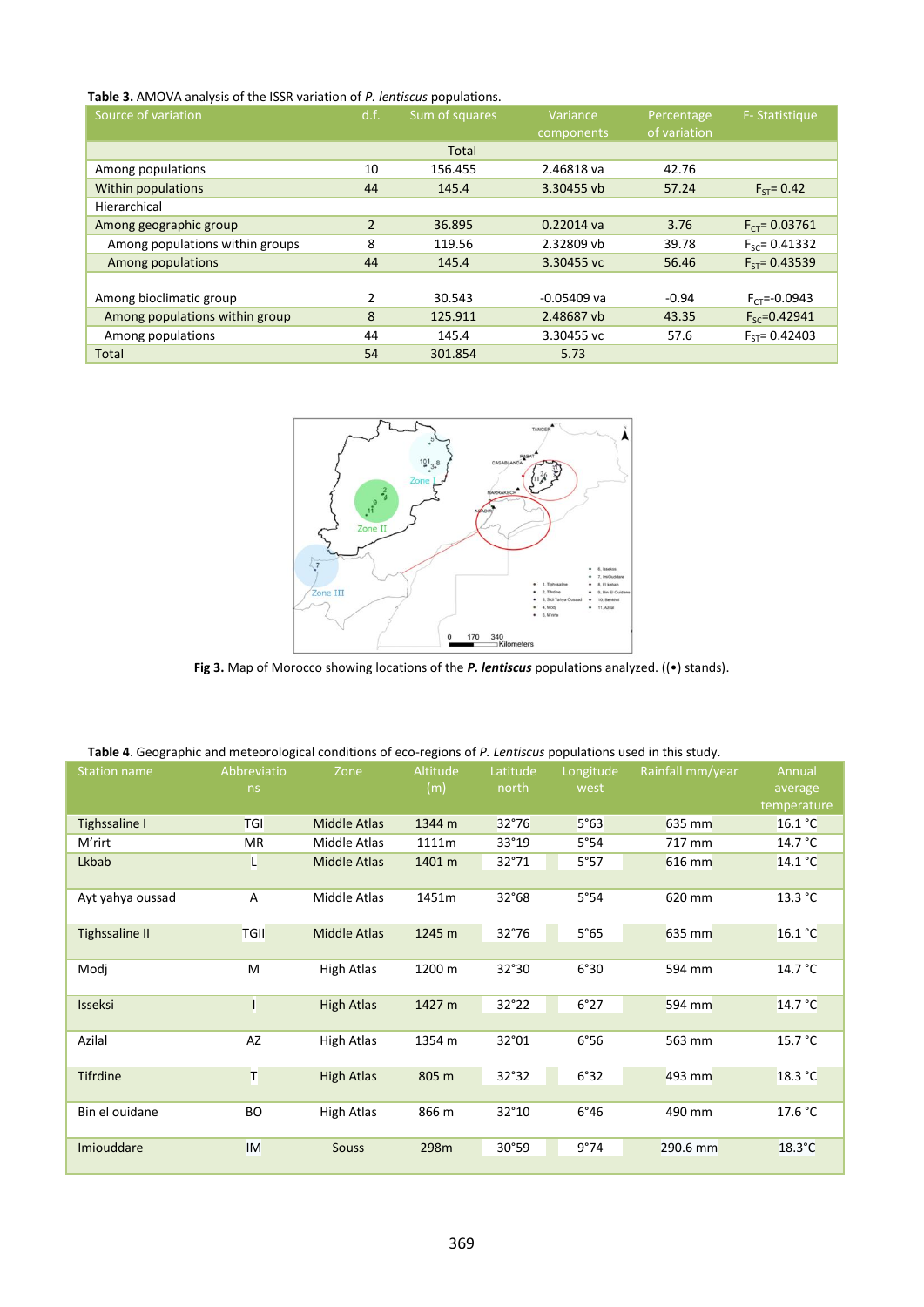### **Materials and Methods**

### *Plant material and DNA extraction*

Eleven natural populations of *Pistacia lentiscus* were collected from different geographic sites in Morocco. They correspond to 5 sites in High Atlas, 5 sites in Middle Atlas and 1 coastal locality on Sous region. For each site, leaves were randomly collected from five trees. Geographical characteristics and ecological parameters of all sites studies are presented in Fig. 3 and Table 4. DNA was extracted from young leaves using CTAB procedure as described by Doyle and Doyle (J.Doyle and L.Doyle 1990). The quantity and quality of isolated total genomic DNA were estimated using the spectrophotometer method.

### *ISSR analysis*

A total of 13 ISSR primers were used for the study of the genetic relations among mastic tree populations (Table 1). The reaction mixture was carried out in a final volume of 12.5µl, containing 40 ng of DNA template, 2.5 mM MgCl2, 0.8 mM dNTP, 1x reaction buffer, 0.8 µM primer and 0.625 U of Taq DNA polymerase. PCR amplifications were carried out in a thermocycler (Multigene gradient, Labnet, NJ. USA) through 30 cycles, each consisting of : denaturation at 94°C for 45s, annealing at determined temperature for 45s, extension at 72°C for 2 min and final extension at 72°C for 5 min. The optimum annealing temperature for each primer was determined by using the gradient PCR. The amplification products were separated by electrophoresis on 1.8 % agarose gel submerged in 0.5x TBE buffer and then stained with 1 ug/ml of ethidium bromide. The DNAs were visualized under UV light using the Gel Doc system (EnduroTM GDS, Labnet). The sizes of amplification products were estimated using DNA marker (1 Kb, Invitrogen).

### *Evaluation of diversity and Data analyses*

Since ISSR primers are dominant markers, amplified bands were scored 1 for presence or 0 for absence. For each primer, the total number of bands and the polymorphic one were calculated. The ability of the most informative to differentiate populations was assessed using various parameters : polymorphism information content (PIC) according to Lynch and Walsh (1998), resolving power (Rp) as described by Prevost and Wilkinson (1999), effective multiplex ratio (EMR) and marker index (MI) according to Powell et al. (1996). The POPGENE 1.32 software (Francis et al., 1997) was used to determine diversity within populations (Hs), total genetic diversity (Ht), coefficient of gene differentiation (Gst) and Shannon's Information index (I).

The analysis of molecular variance (AMOVA) was performed to estimate variance components fo ISSR data, partitioning the variation within and among populations and also to research the amount of variation partitioned between geographic and bioclimatic groups FCT and within groups (FSC) (Excoffier et al., 2005). The pairwise genetic differentiations (FST) among the populations were also generated by AMOVA and the gene flow (Nm) can be approximated through Wright's island model: Nm = 0.25 (1 / FST - 1) (Slatkin and Barton, 1989). The genetic distance matrix between 55 studied mastic trees, based on Euclidean distance, was used to construct a dendrogram in MEGA version 3.1 software (Kumar et al., 2004) using the UPGMA (Unweighted Pair Group Mean with Arithmetic Average) method. Populations structure was inferred using Bayesing clustering methods implemented in STRUCTURE version

### 2.3.4 (Pritchard et al., 2000).

### **Conclusion**

This preliminary study on mastic tree in Morocco showed a high level of genetic diversity of the studied populations. This high degree of variability suggests the adaptability of mastic tree populations to contrasting climatic and edaphic conditions. These results are considered as the first step of genetic diversity studies which will be helpful to determine a suitable and sustainable method of conservation in the face of genetic erosion of this species. Furthermore, and in order to provide better understanding of the genetic diversity of this species, high number of populations and other molecular markers should be further investigated.

### **Acknowledgements**

This Work was supported by the Moroccan Ministry of Higher Education through project's University of Sultan Moulay Sliman, Beni Mellal, Morocco.

### **References**

- AL-Saghir M, Porter G, Duncan M (2012) Taxonomic Revision of the Genus Pistacia L. (Anacardiaceae). Am J Plant Sci.  $03.12 - 32.$
- Bammou M, Daoudi A, Slimani I, Najem M, Bouiamrine E.H , Ibijbijen J, Nassiri L (2015) Valorisation du lentisque «*Pistacia lentiscus L.*»: Étude ethnobotanique, Screening phytochimique et pouvoir antibactérien. J Appl Biosci 86:7966.
- Bouta W, Bouda S, El Rasafi T, El Hansali M, Haddioui A (2020) Morphological Diversity in Wild Populations of Mastic Tree, *Pistacia lentiscus* L. (Anacardiaceae) in Morocco. Phytomorphology. 70:17–24
- Browicz K (1987) *Pistacia lentiscus* cv. Chia (Anacardiaceae) on Chios island. Plant Syst Evol. 155:189–195.
- Charef M, Yousfi M, Saidi M, Stocker P (2008) Determination of the Fatty Acid Composition of Acorn (Quercus), *Pistacia lentiscus* Seeds Growing in Algeria. J Am Oil Chem Soc. 85:921–924.
- Cristiano G, De Mastro G, Fracchiolla M, Lasorella C, Tufarelli V, De Lucia B, Cazzato E (2016) Morphological characteristics of different mastic tree (*Pistacia lentiscus* L.) accessions in response to salt stress under nursery conditions. J Plant Sci. 11:75–80.
- Dedoussis GVZ, Kaliora AC, Psarras S, Antonia C, Anastasia M, Nikolaos G.P (2004) Antiatherogenic effect of *Pistacia lentiscus* via GSH restoration and downregulation of CD36 mRNA expression. Atherosclerosis. 174:293–303.
- ElHaouari M, ElMakaoui S, Jnah M, Haddaouy A (2018) A survey of medicinal plants used by herbalists in Taza (Northern Morocco) to manage various ailments. J Mater Environ Sci. 9:1875–1888
- Evanno G, Regnaut S, Goudet J (2005) Detecting the number of clusters of individuals using the software structure: a simulation study. Mol Ecol. 14:2611–2620.
- Excoffier L, Laval G, Schneider S (2005) Arlequin (version 3.0): An integrated software package for population genetics data analysis. Evol Bioinform. 1:117693430500100.
- Fazeli-Nasab B, Fooladvand Z (2014) Classification and Evaluation of medicinal plant and medicinal properties of mastic. Int J Adv Biol Biomed Res 2:2155–2161

Fennane M, Ibn Tattou MAO, ElOualidi J (2007) Flore